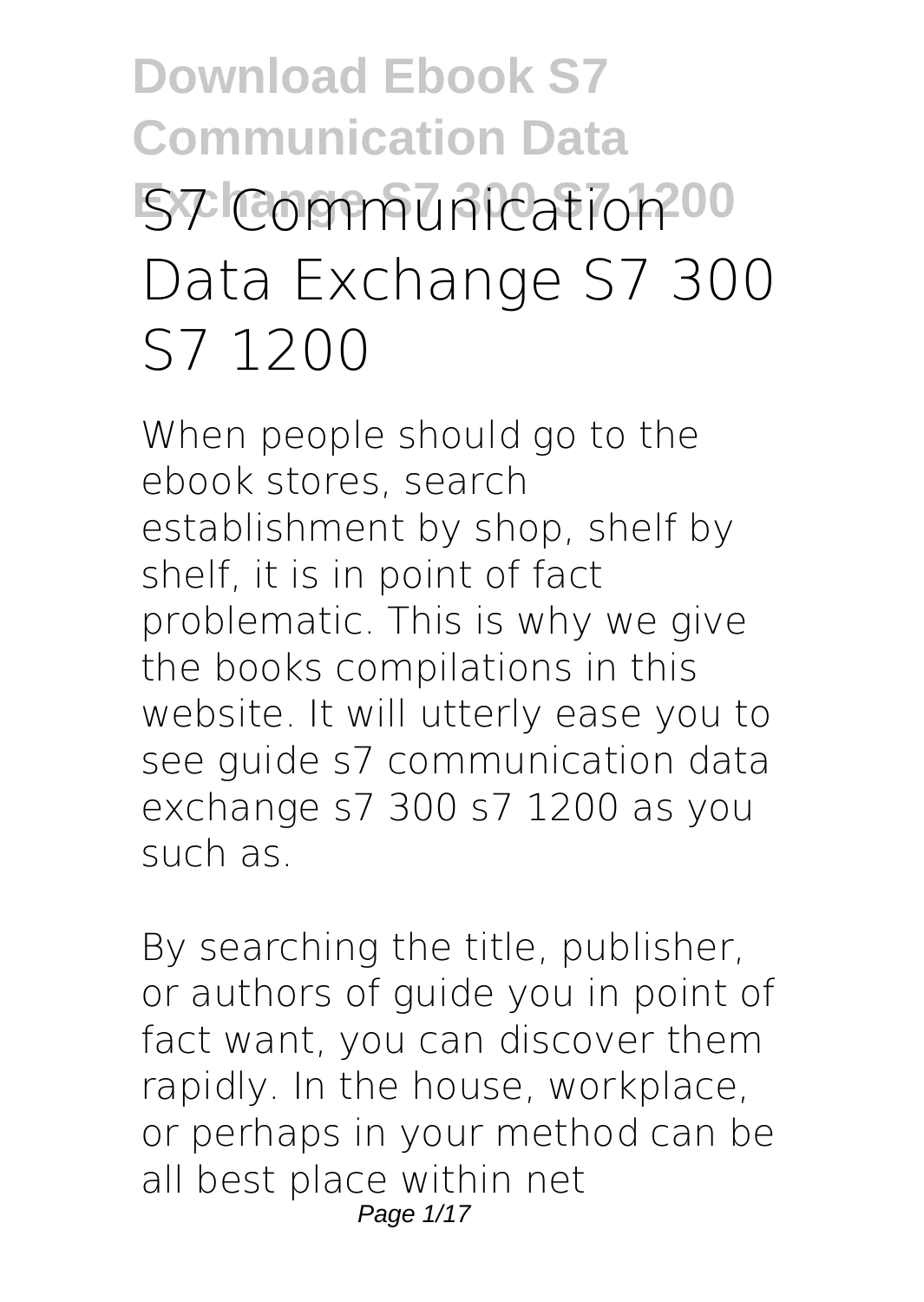**Example 2013** Exchange Strong Strong School Connections. If you object to 00 download and install the s7 communication data exchange s7 300 s7 1200, it is definitely easy then, past currently we extend the connect to buy and make bargains to download and install s7 communication data exchange s7 300 s7 1200 appropriately simple!

TIA Portal: Open User Communication TSEND\_C + TRCV\_C / Easiest PLC-PLC Communication **how to establish s7 communication between 2 or more CPU'S s7 -300** S7 communication: Get \u0026 Put avec Cpu S7-1200 Siemens Data Exchange Between Siemens SIMATIC S7-1500 and IBM Watson Siemens TIA Portal PLC tutorial Page 2/17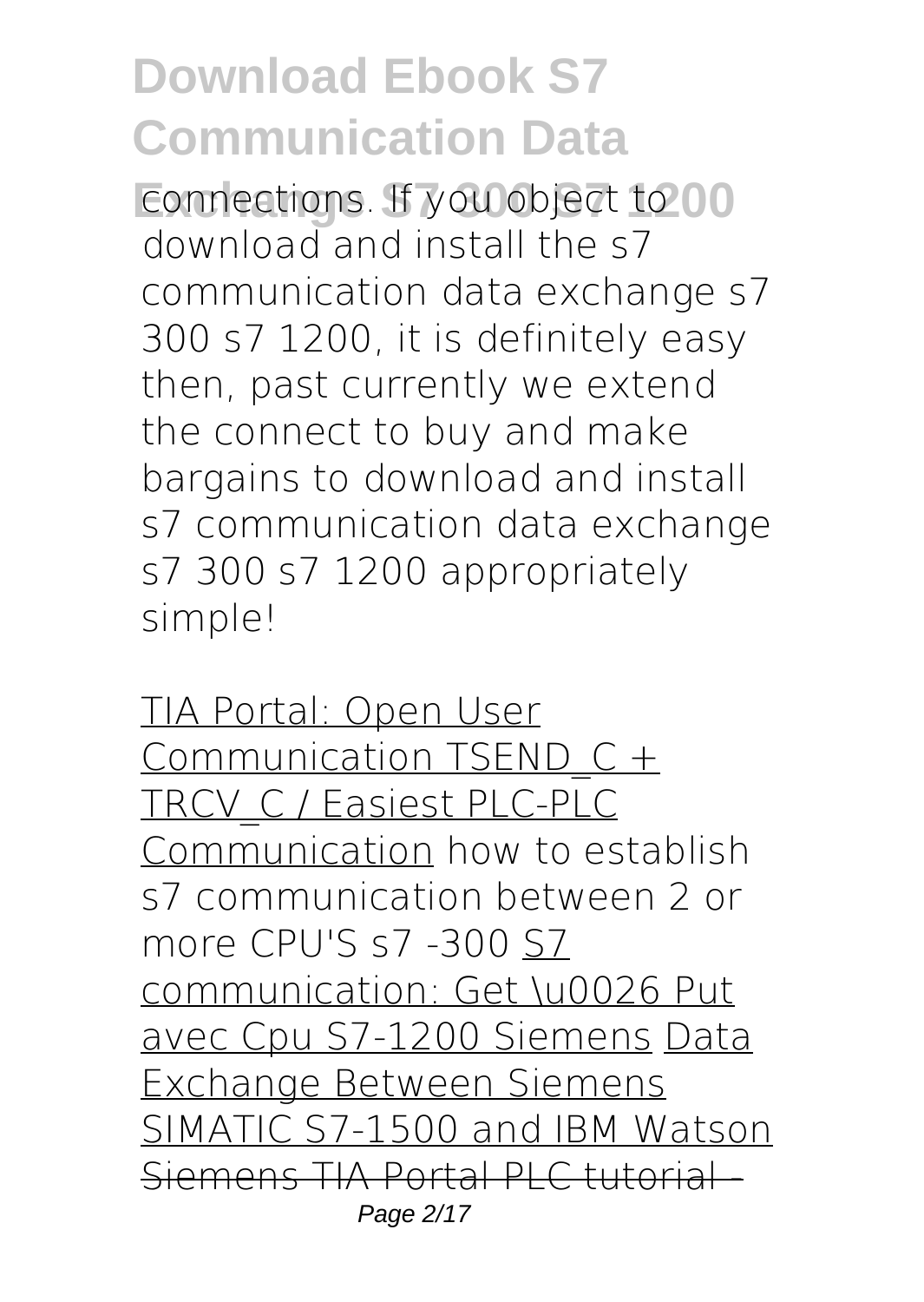**Communication between two PLC** using PUT/GET (S7-1200/S7-300) Ethernet Communication between CPU in Step7 || PUT \u0026 GET *Data Exchange Between Siemens SIMATIC S7-1500 and Microsoft Azure* PLC PLC Communication in Siemens S7 300 PLC to PLC communication l Siemens Profinet: comunication S7, function PUT / GET

GET-PUT Communication: S7-1200 - S7-300/400*TIA Portal: S7 Routing / Accessing Devices through two networks* **S7 1200 TCP/IP Communication with windows terminal** PROFINET Intro *How to communicate siemens S7 300 PLC with Micromaster 440 VFD via profibus using Simatic Manager ?* What is Ethernet? Consistent data over PROFIBUS Page 3/17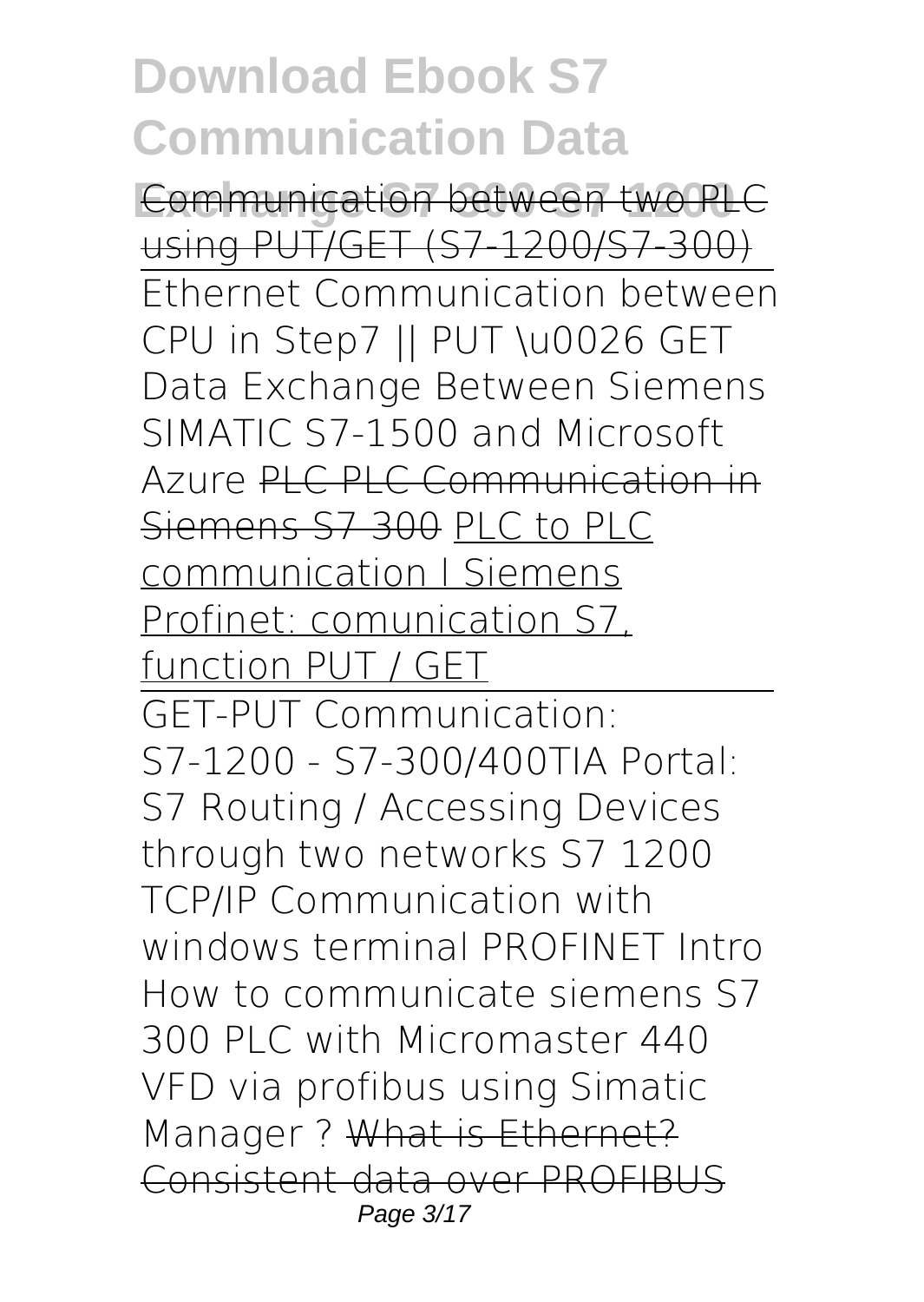**Exchange S7 300 S7 1200** DP-DP Coupler for SIEMENS STEP 7 | TIA Portal | S7-300 |S7-400 How to communicate siemens S7 300 PLC with Danfoss VFD via profibus using TIA Portal ? #43 Samsung Galaxy S7 / S7 Edge - How to Transfer Data from OLD to NEW Device! Node Red ile S7 1200 COM13a. [1/3]Connecting a Siemens PLC(S7-1200/S7-1500) to an SQL Database [SQL Section] **COM13c. [3/3]Sending INT and Real from S7-1200 to an SQL Database [Programming Section]** PLC to PLC communication  $\vdash$ Modbus TCP/IP l TIA portal l Siemens PN/BACnet Link: Data exchange between PROFINET and BACnet networks PROFIBUS DP Master Slave in TIA Portal | PROFIBUS data exchange | S7-400 | S7-300 | Data consistency TIA Page 4/17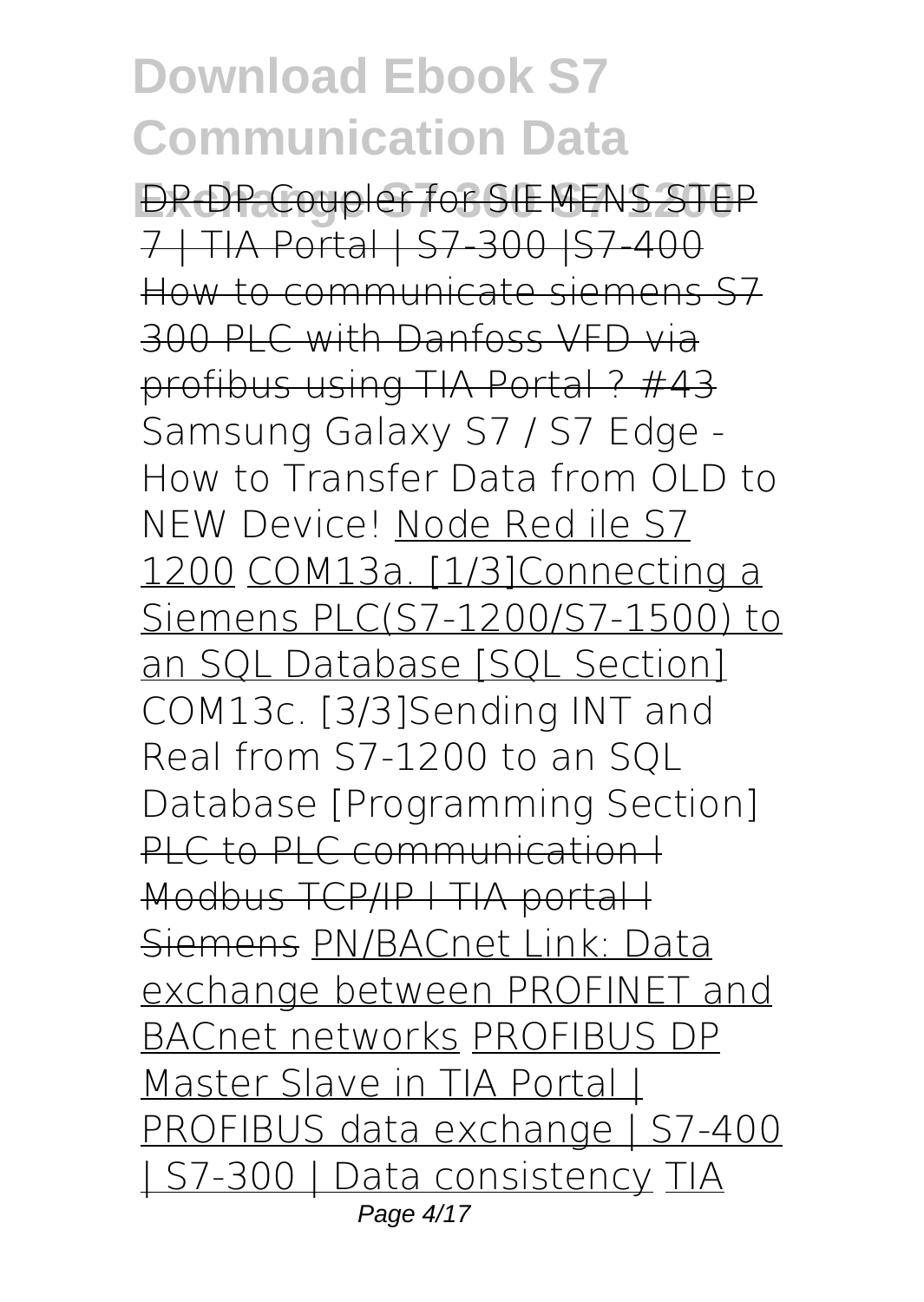**Exchange S7 300 S7 1200** V15.1 TCP/IP Communication with PLCSIM Configuring an S7-1200/S7-1500 to communicate with Microsoft SOL Database using Tabular Data Stream Data Exchange Between Siemens SIMATIC S7-1500 and Amazon AWS *SIEMENS STEP 7 | PROFIBUS Master to I-slave connection | S7-300 | S7-400 | PROFIBUS DP |* **Siemens S7 1200 Modbus TCP communication with Windows client** *6. comunicacion ethernet 2 PLC S7300* **S7 Communication Data Exchange S7** S7 Communication: Data Exchange S7-300 <-> S7-1200 V1.2, Entry ID: 40556214 6 Copyright © Siemens AG 2010 All rights reserved 40556214\_CE-X18A\_S7-Com\_v1d2\_en.doc 2 Automation Solution The S7-1200 Page 5/17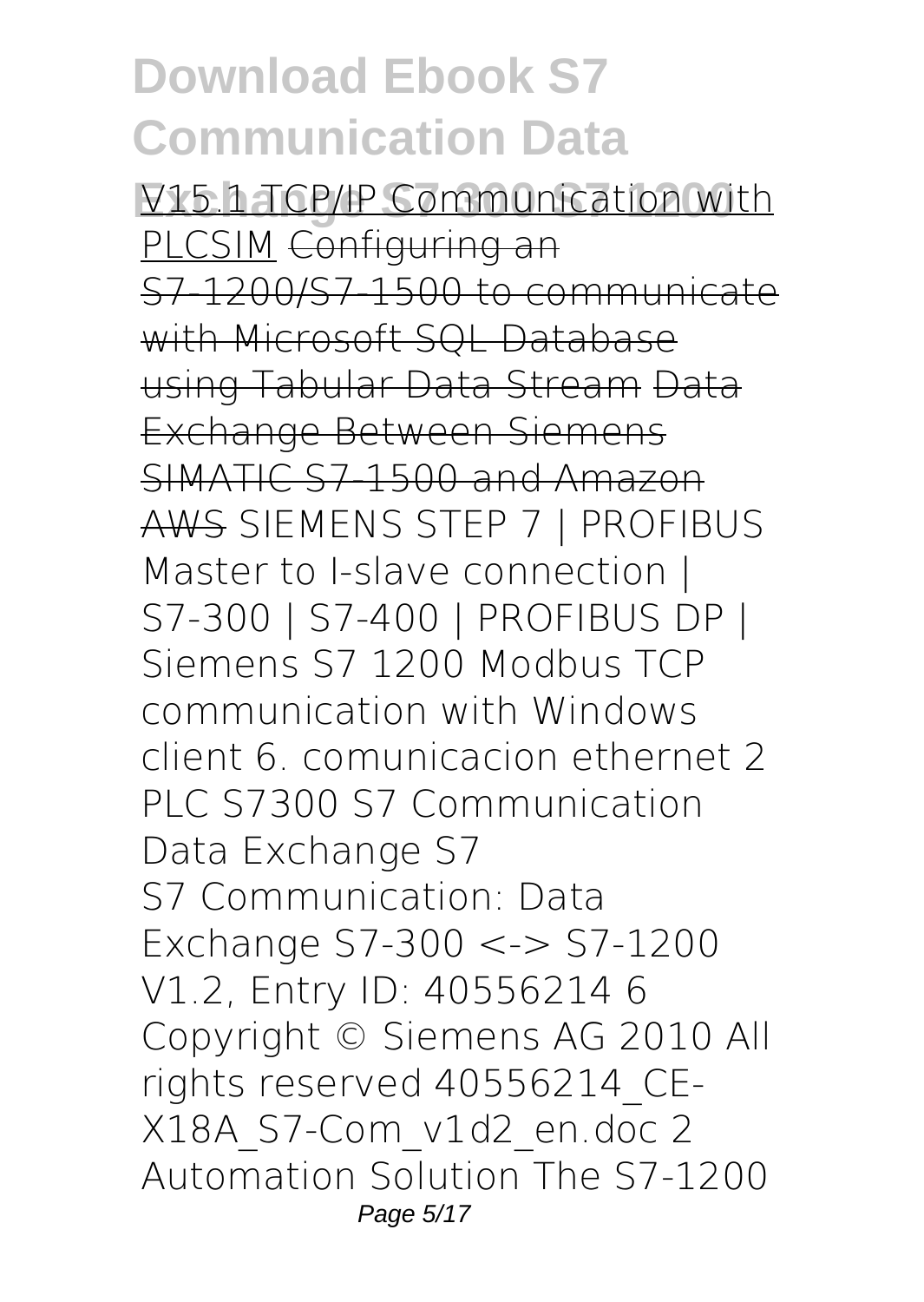**PLC offers the passive server 00** functionality for the S7 communication. In doing so, the S7-1200 allows read-and-write access to the data.

**S7 Communication: Data Exchange S7-300 <-> S7-1200** Common basis for data exchange between S7-1200 and S7-200 via Industrial Ethernet is the S7 communication protocol. For the S7 communication the S7-1200 offers the passive server functionality which provides read or write access to data. In S7-200 the configuration process occurs as a client via the Ethernet wizard in STEP 7 Micro/WIN V4.0.

**Ethernet Communication: Data Exchange S7-1200 <-> S7-200 ...** Page 6/17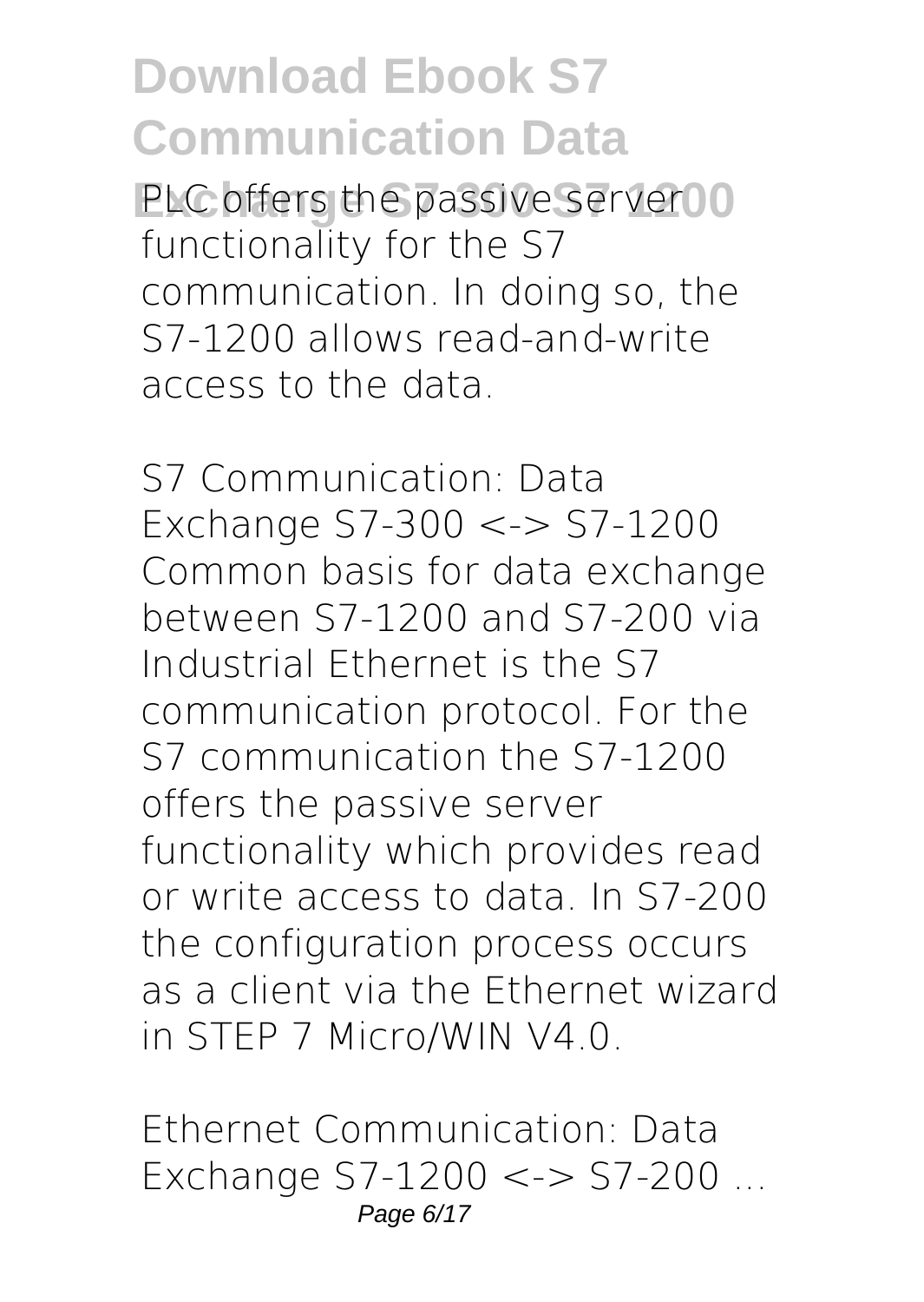**Exchange S7 300 S7 1200** Data transfer between S7-1200 CPUs and S7-1500 CPUs. The following sample program describes how to configure an S7 connection between an S7-1500 CPU and an S7-1200 CPU to exchange data between the S7-1500 CPU and the S7-1200 CPU using the "PUT" and "GET" services. Download Documentation (1,1 MB) Project for STEP 7 V16 (2,0 MB) Note

**How do you configure and program an S7 connection and the ...**

exchange data between PC station and S7 CPU. This service is supported by the following communication functions:  $\Box$  S7 communication  $\Box$  Open communication services Page 7/17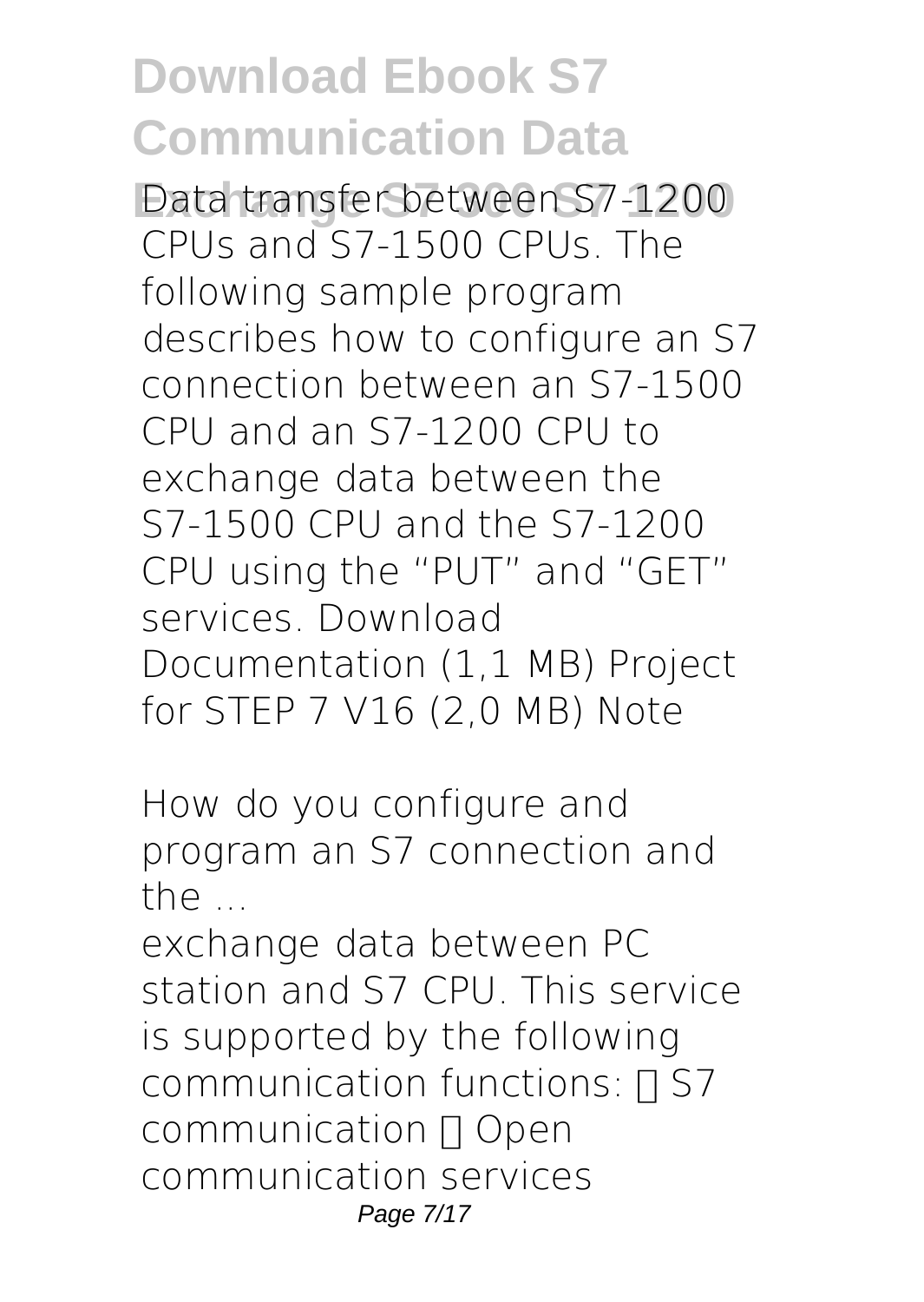**(SEND/RECEIVE) The following 0** components are used in this application example:  $\Pi$  SIMATIC NET OPC UA server on the PC station – S7OPT OPC UA server – S7 OPC UA server

**S7 Communication between S7 CPU and PC station** With the aid of open TCP/IP communication, deterministic data exchange (for example, for time-of-day synchronization) is to take place between one S7-300 master controller and several S7-1200 slave controllers via Industrial Ethernet. Diagrammatic representation of the application task Figure 1-1 S7-300

**Open IE Communication: Data Exchange S7-300/400 <->** Page 8/17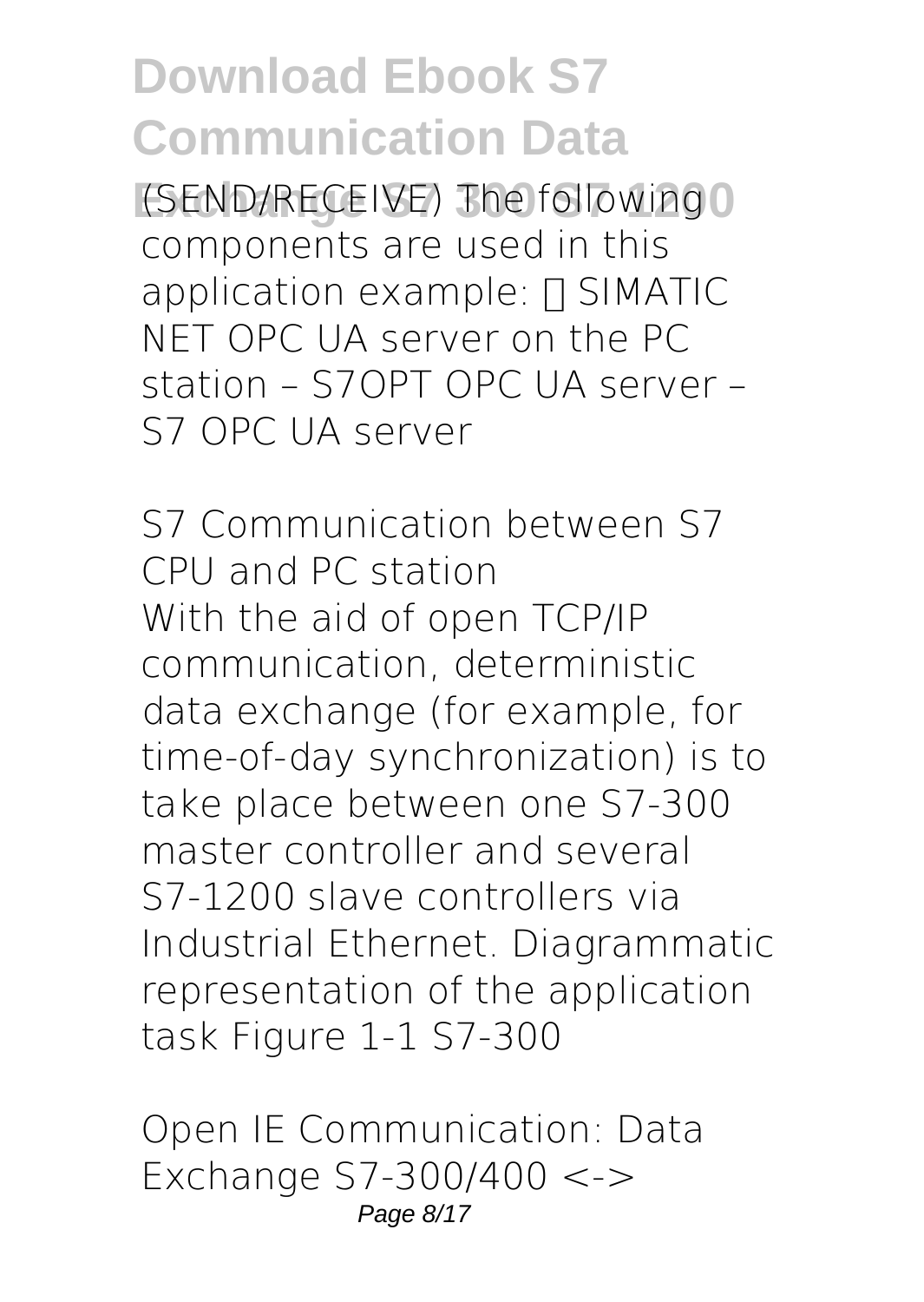**Download Ebook S7 Communication Data Exchange S7 300 S7 1200 S7-1200** S7 Communication: Data Exchange S7-200 <-> S7-1200 V1.0, Entry ID: 40622389 2 Warranty, Liability and Support Note The application examples are not binding and do not claim to be complete regarding configuration, equipment and any eventuality. The application examples do not represent customer-specific solutions. They are only intended

**Industrial Ethernet Communication: Data Exchange S7-200 ...**

You can use the S7

Communication, for example, for data transfer via the integrated PROFINET interface and Industrial Ethernet interface of the S7-1500 Page 9/17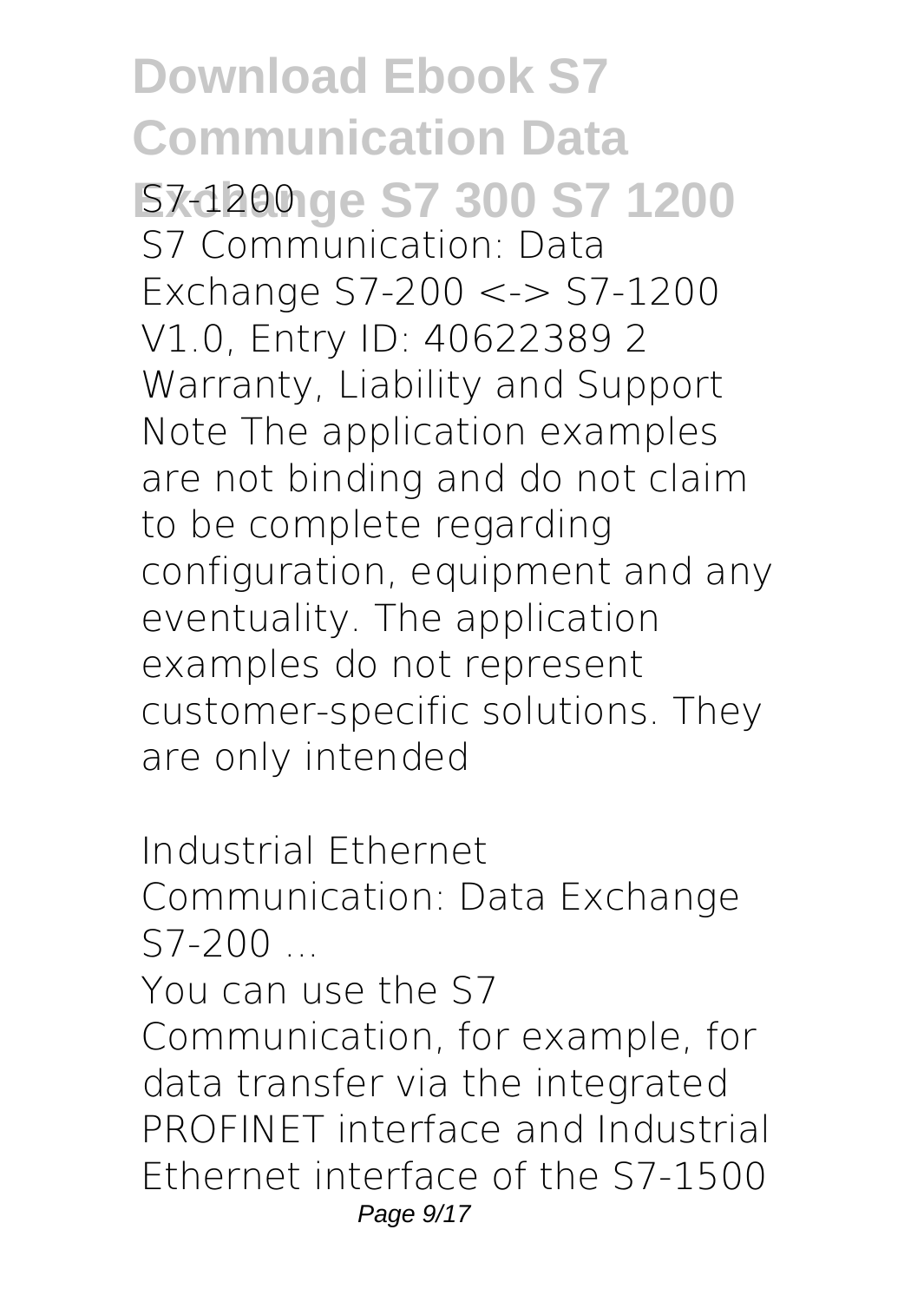EPUs and S7-1200 CPUs. The 10 following instructions are available for S7 Communication:  $\Box$  PUT for sending data  $\Pi$  GET for receiving data

**S7 Communication with PUT/GET** Instructions You can use the open communication through TCP connections for data exchange by way of the Industrial Ethernet CPs. Below we describe how to configure a TCP connection for sending and receiving data by way of an Industrial Ethernet CP of S7-300 and S7-400.

**How do you configure a TCP connection for data exchange ...** For data exchange via Ethernet the S7-1200 provides the open TCP/IP communication with the T Page 10/17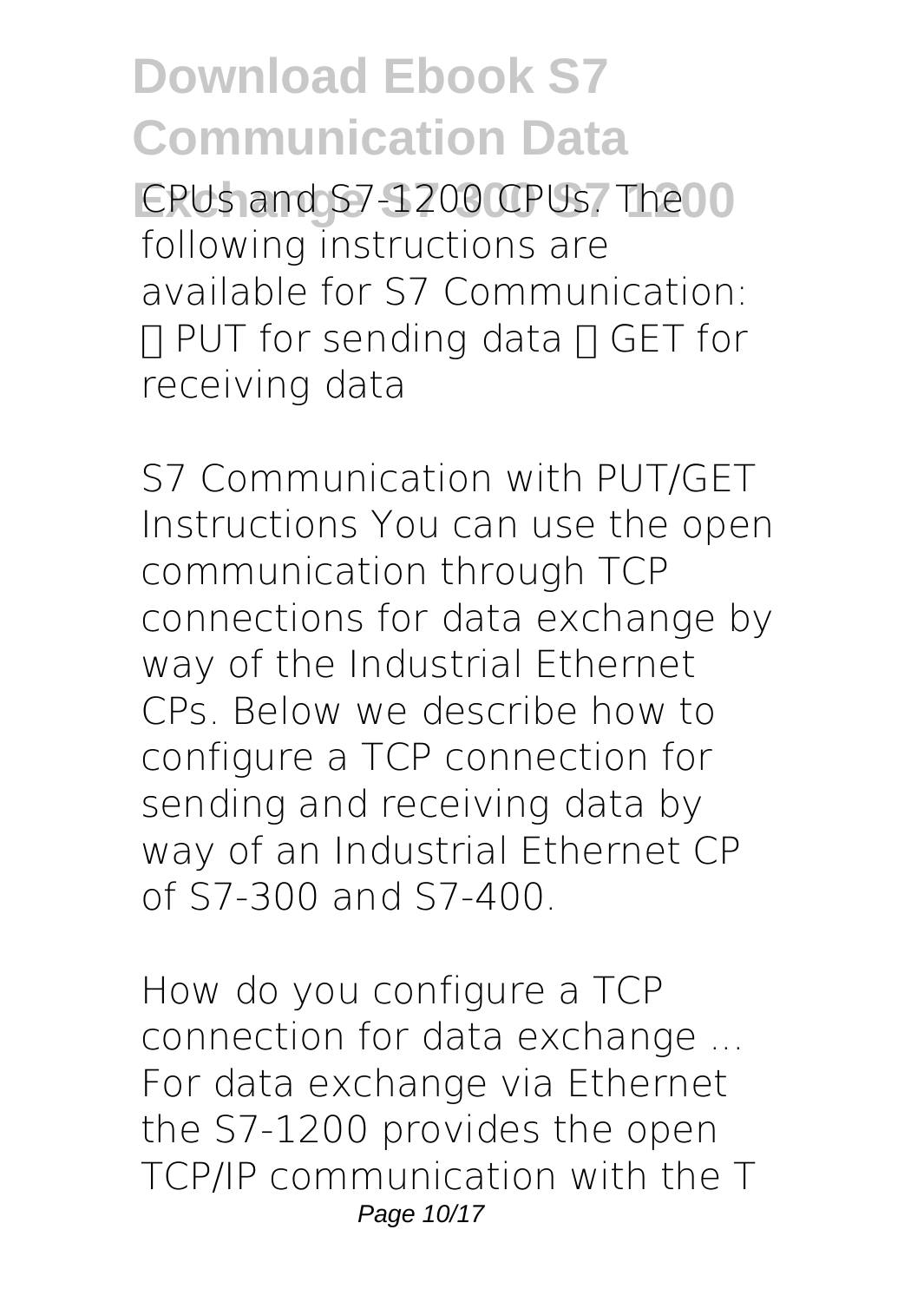**Example 2013** Example 3100 State State State State State State State State State State State State State State State State State State State State State State State State State State State State State State State State St TSEND, TRCV and TDISCON (with explicit execution of the connecting and disconnecting process) and [ TSEND C and TRCV\_C (with integrated connecting and disconnecting process).

**Ethernet Communication: Data Exchange S7-1200 <-> S7-1200** The S7 protocol is wrapped in the TPKT and ISO-COTP protocols, which allows the PDU (Protocol Data Unit) to be carried over TCP. The ISO over TCP communication is defined in RFC1006, the ISO-COTP is defined in RFC2126 which is based on the ISO 8073 protocol (RFC905).This structure is presented in the figure below.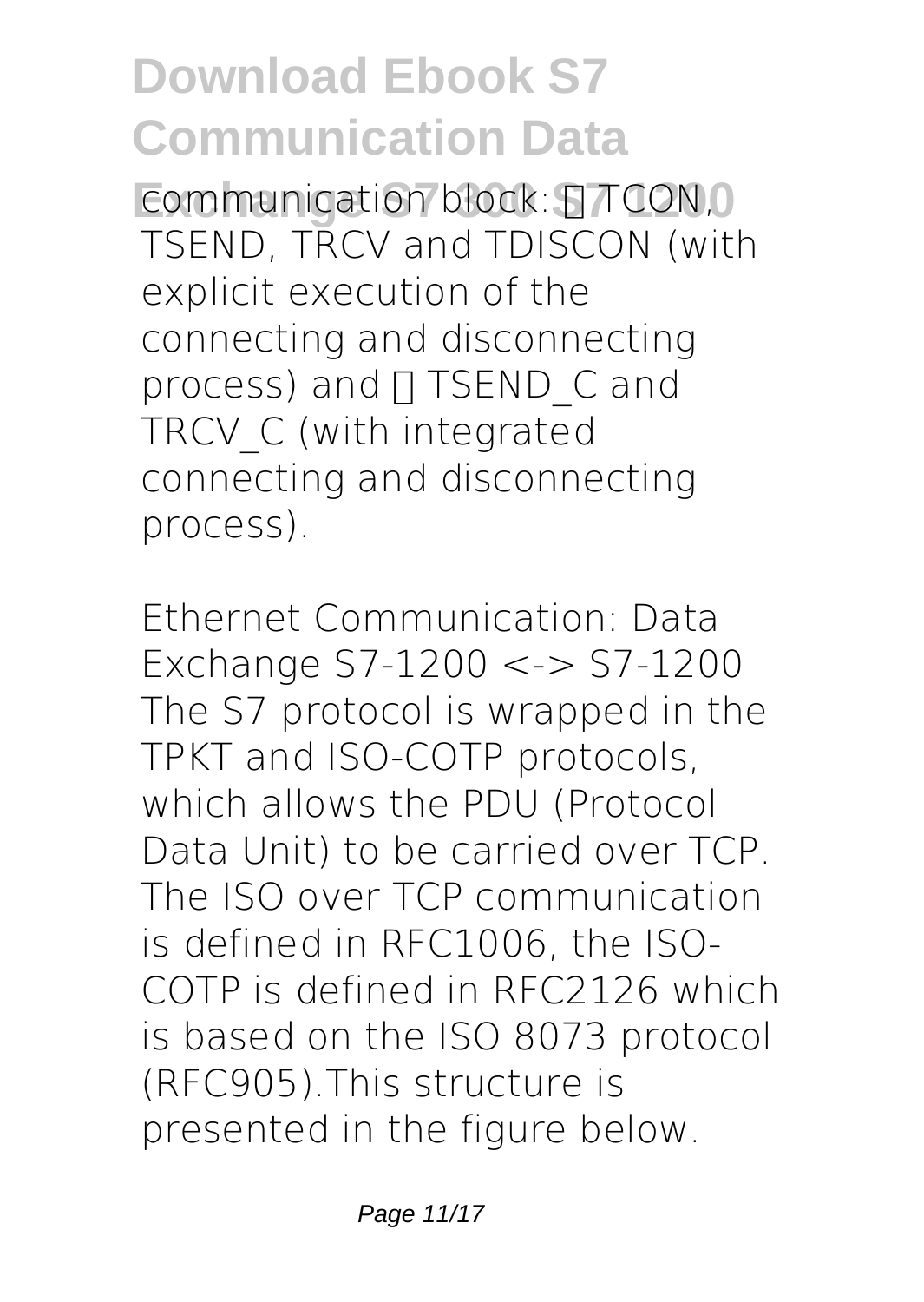**Exchange S7 300 S7 1200 The Siemens S7 Communication - Part 1 General Structure ...** You can use the open communication through ISO-on-TCP connections for data exchange by way of the Industrial Ethernet CPs of S7-300 and S7-400. Below we describe how to configure an ISO-on-TCP connection for sending and receiving data by way of an Industrial Ethernet CP of S7-300 and S7-400.

**How do you configure an ISO-on-TCP connection for data ...** Siemens S7 MPI OPC Server. Kepware's 32 bit Siemens S7 MPI device driver works in conjunction with the OPC Server KEPServerEX, to provide data exchange between OPC Clients and Page 12/17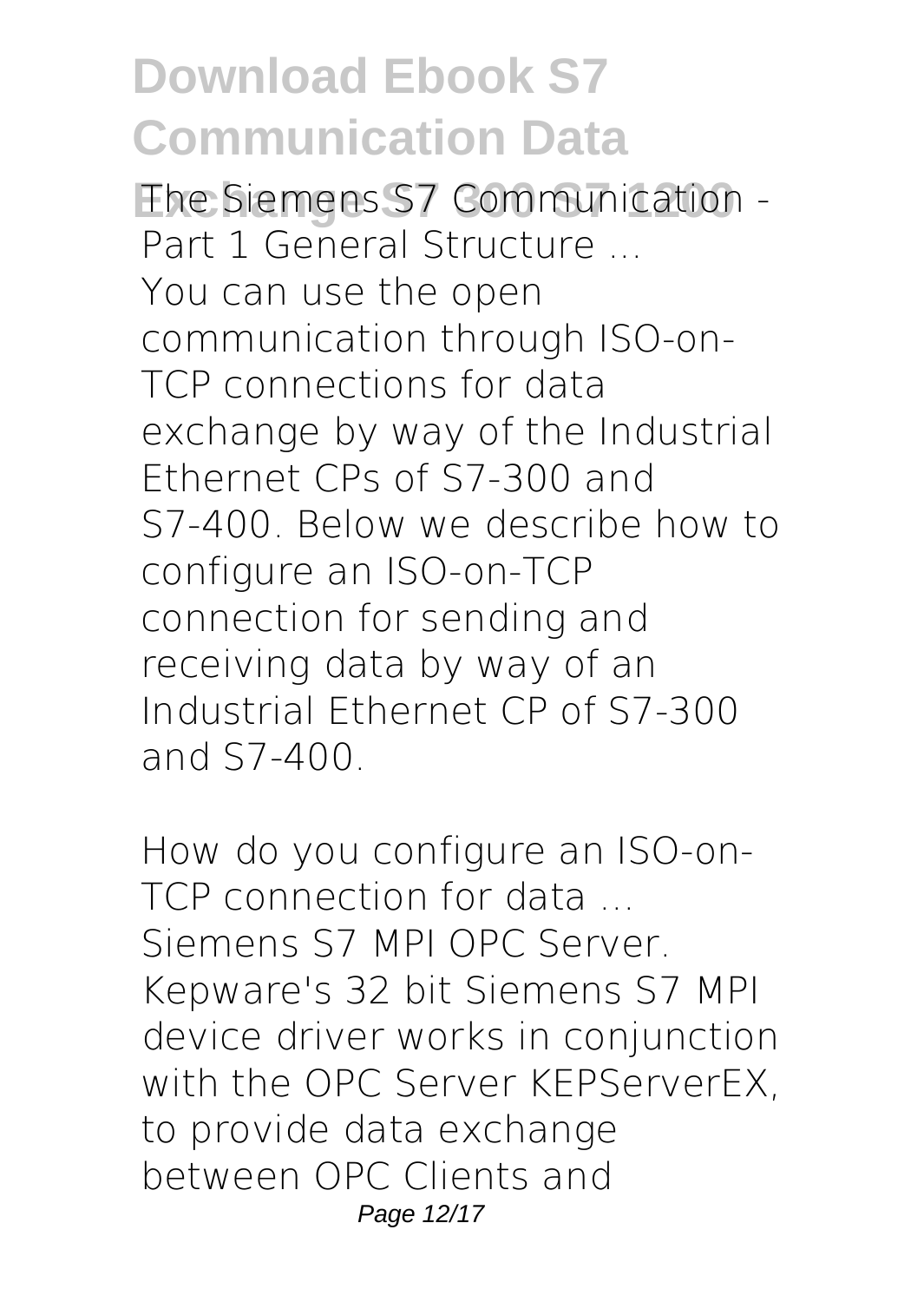**Exchange S7 300 S7 1200** Siemens S7-300 and S7-400 PLCs using MPI protocol. The MPI interface requires the use of the Siemens S7 MPI serial port adapter available from your Siemens dealer.

**Data Exchange with Siemens S7 MPI OPC Server** S7comm (S7 Communication) is a Siemens proprietary protocol that runs between programmable logic controllers (PLCs) of the Siemens S7-300/400 family. It is used for PLC programming, exchanging data between PLCs, accessing PLC data from SCADA (supervisory control and data acquisition) systems and diagnostic purposes.

**S7 Communication (S7comm) -** Page 13/17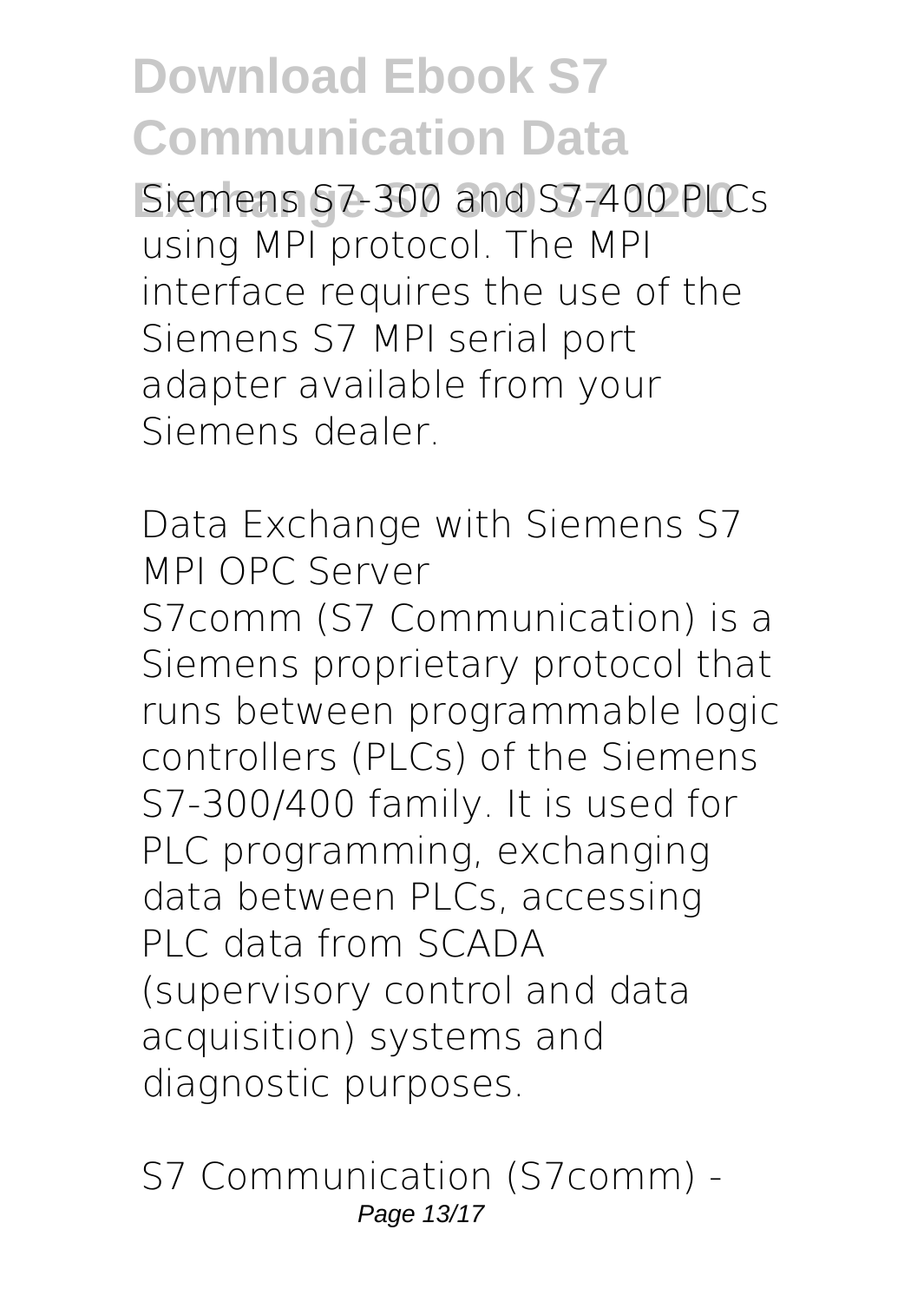**Ehe Wireshark Wiki<sup>0</sup> S7 1200** S7 Protocol. S7 Protocol, is the backbone of the Siemens communications, its Ethernet implementation relies on ISO TCP (RFC1006) which, by design, is block oriented. Each block is named PDU (Protocol Data Unit), its maximum length depends on the CP and is negotiated during the connection. S7 Protocol is Function oriented or Command oriented, i.e. each transmission contains a command or a reply to it.

**Siemens communications overview - Snap7** Secure e-mail transmission – optionally with attachment enables the transfer of even sensitive machine data. The Page 14/17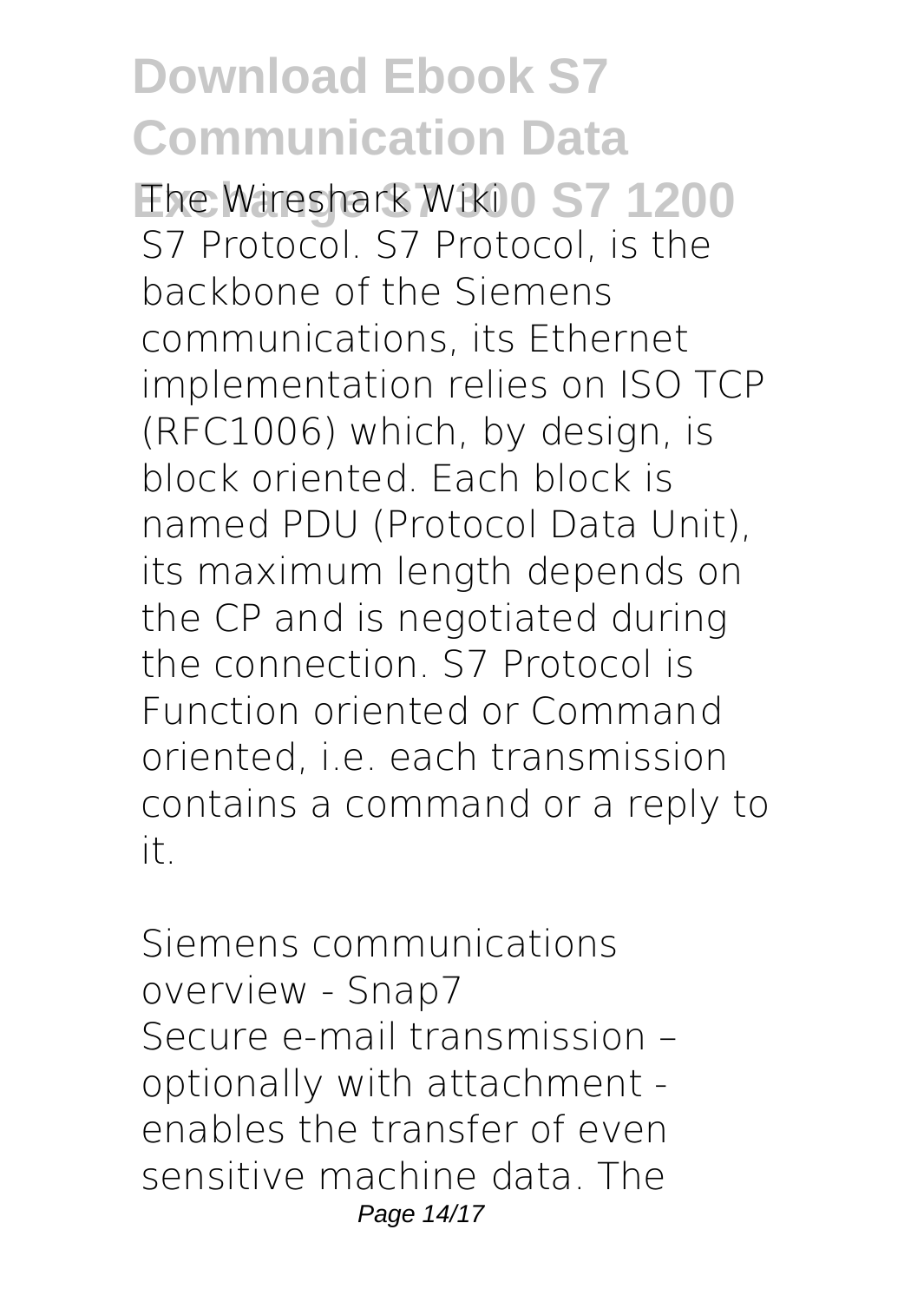**EXAMPLE S7-1200's extensive 10** extended communication options thus support the use of different field devices, data exchange with other controllers as well as forwarding to any management system.

**SIMATIC S7-1200 | SIMATIC Controllers | Siemens Global** The framework enables direct data exchange with the SIMATIC S7 via TCP/IP. IPS7LnkNet.Advanced supports all SIMATIC-S7 PLC types with Ethernet OnBoard (PN), S7-Ethernet-CP (CP-343...) and ProfiNet. Communication with all S7-compatible PLCs such as VIPA-S7, S7-LAN and S5-LAN has been implemented. Communication takes place via TCP/IP. Page 15/17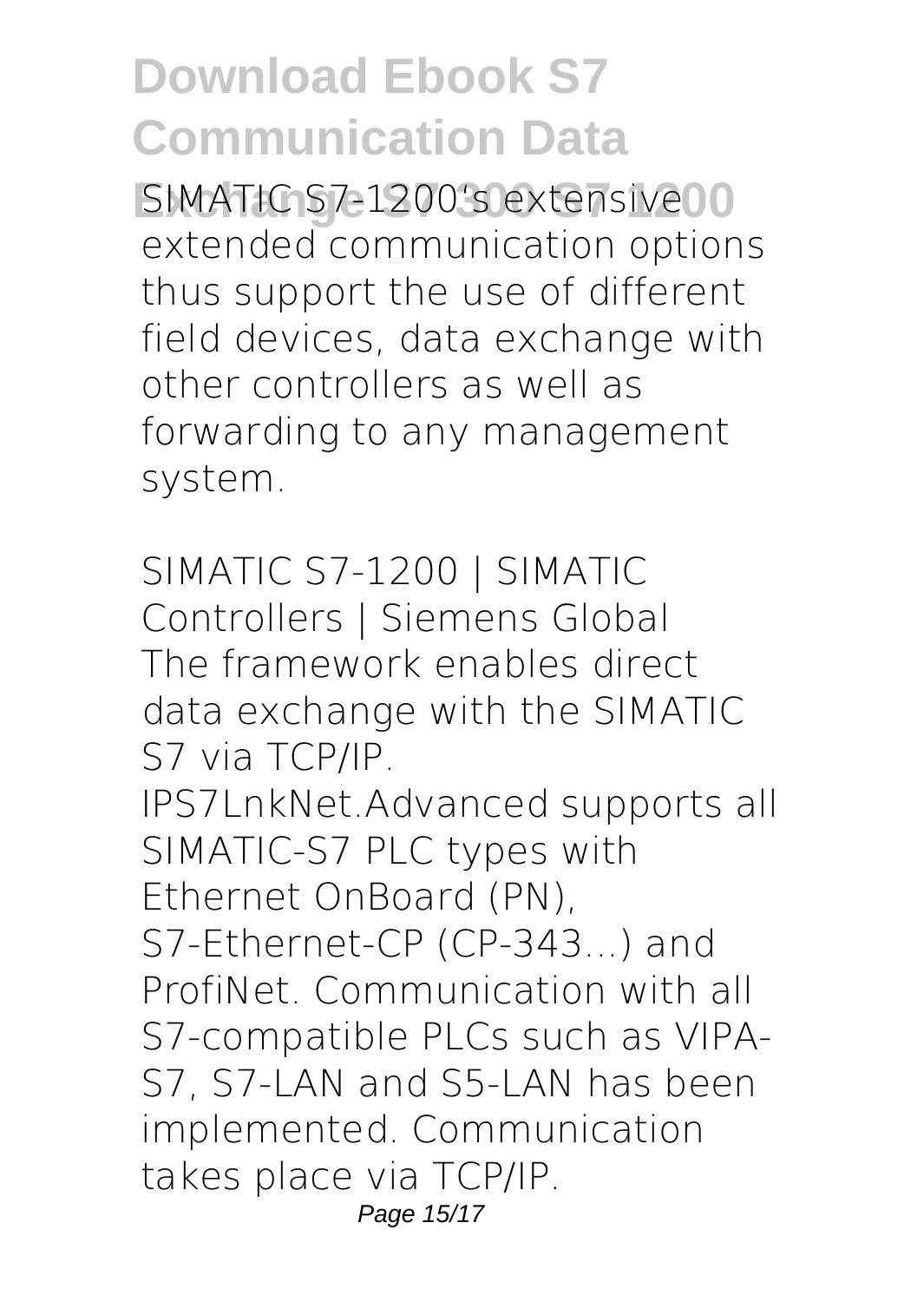**Download Ebook S7 Communication Data Exchange S7 300 S7 1200 S7-communication-driver LAN for .NET - Process Informatik ...** Basis example how to create communication between two PLC using communication instruction PUT and GET. PUT instruction is uses for writing data to the partne...

**Siemens TIA Portal PLC tutorial - Communication between ...** The IGSS32 SICOS S7 communication interface offers connection to Simatic S7 series PLCs using S7 functions as transport for the SICOS protocol. S7 functions are supported on several different network types including ProfiBus and Industrial ethernet.